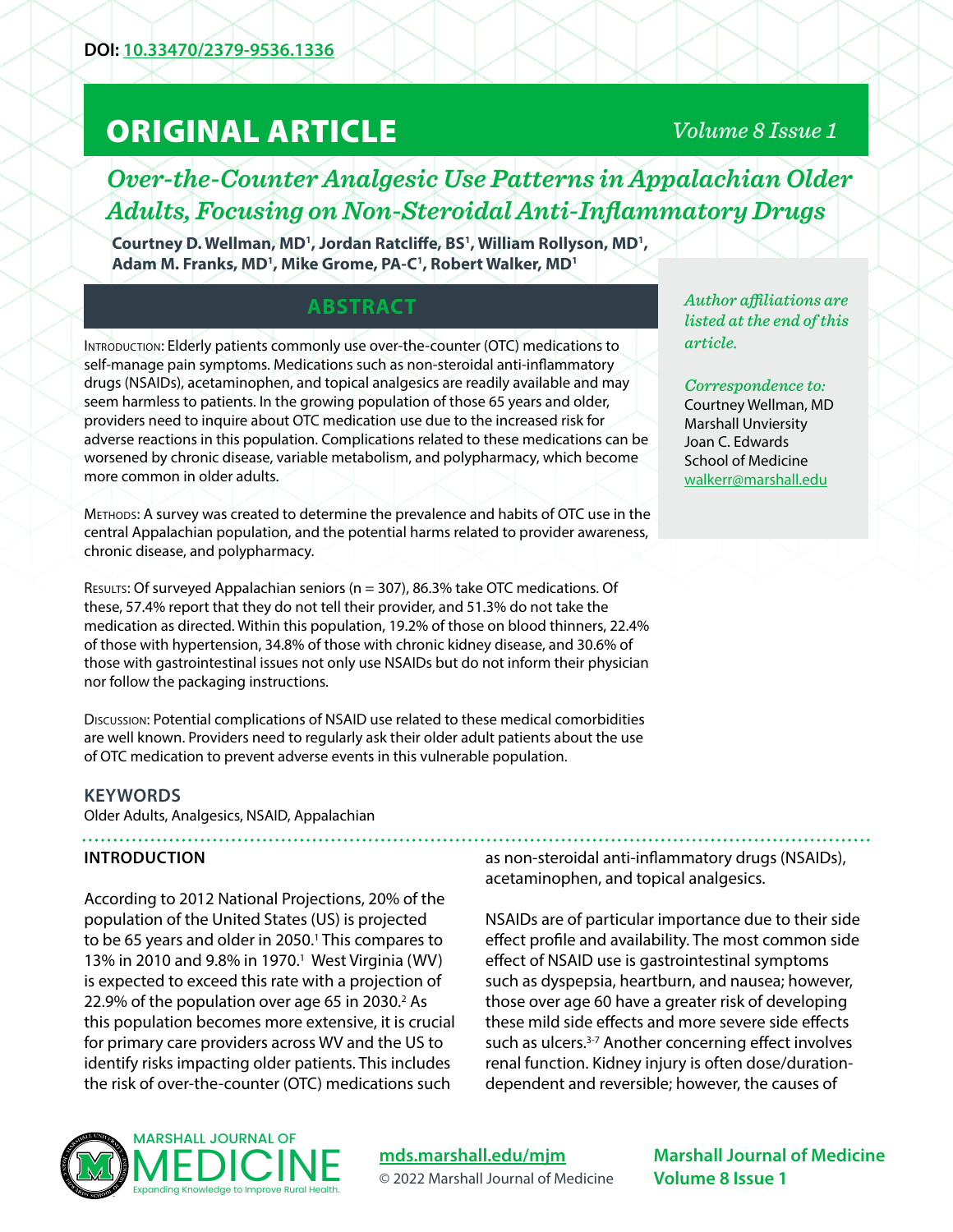chronic renal failure related to NSAID use (interstitial nephritis or papillary necrosis) occur more commonly in the older adult population.<sup>3,4,6</sup> Poor outcomes associated with renal injury are increased by the prevalence of baseline chronic kidney disease (CKD) in the older adult population due to the natural decline in glomerular filtration rate with age. Lastly, NSAIDs act as an inhibitor of platelet aggregation, leading to increased bleeding risk. This is especially important with aspirin use as it irreversibly binds to the cyclooxygenase enzyme and inactivates platelet aggregation for the lifetime of the platelet (eight to 12 days).7

Acetaminophen use in the older population is also of interest. The American Geriatric Society recommends using acetaminophen as a first-line treatment for mild to moderate chronic pain in the elderly.<sup>9,10</sup> While acetaminophen toxicity is dose-related, its use in combination with many other OTC formulations may result in over-dosage ( $>$  4 grams per day).<sup>6,11</sup> Acetaminophen is one of the most common causes of drug-induced liver injury and accounts for 20% of liver transplants in the US.12 Patient education about acetaminophen use is beneficial in all age groups but especially in the older adult population due to their variable metabolism of the drug.<sup>6</sup>

According to the National Health Interview Survey of 2016, the prevalence of chronic pain in those 65-84 years of age was 27.6% and was 33.6% in those 85 years and older.<sup>13</sup> These patients commonly turn to OTC analgesics for relief. In a study performed by Barat, Andreason, and Damsgaard in 2000, it was estimated that 72% of community-dwelling elders 75-years and older used OTC medications.14 Another study conducted on older individuals in a rural community reported that 87% used at least one OTC medication, and 5.7% took more than five OTC medications.15 Healthcare providers need to be aware of the type and extent of their use to anticipate and prevent side effects and drug interactions in this vulnerable population.16,17 The purpose of this study was to estimate the use of OTC analgesics, the communication to the primary care provider, and the comorbid risk factors of an older Appalachian population.

#### **METHODS**

To assess the non-prescription pain medication habits of older adults (65+ years old), project staff created and administered a short survey to a nonrandomized sample of consecutively encountered residents of Kentucky, Ohio, and West Virginia at the 2019 Cabell Huntington Hospital Senior Fair, the Center for Healthy Aging, and Marshall Health offices in Barboursville, Lavalette, and Huntington, West Virginia. It included demographic questions about gender, age, and county of residence, and binary yes/no habit questions including notification of provider, use per labeled instructions, use of blood thinners, use of hypertensive medications, presence of kidney disease, and presence of GI disorders. Fellowship-trained geriatricians and research staff created the survey and piloted it with a small group of older adults for understanding and accuracy. Over 96% of the questions that were verifiable within the electronic health record were found accurate.

Statistical analyses were performed using SAS9.4. A binary logistic regression model was built with the targeted variable: "whether the physician was aware of the patient's analgesic use." Predictor variables were age, gender, residing county, adherence to the drug label, blood thinner use, blood pressure medication use, presence of kidney disease, presence of GI pathology, and type of OTC analgesic used. Except for the continuous variable age, all other variables were treated as categorical variables. The effects significantly associated with the target variable (p<0.05) were identified, and the odds ratio and their Wald confidence intervals were reported. The ROC curve evaluated the performance of the model. This project was approved by Marshall IRB (#1177330-6).

#### **RESULTS**

Table 1 details the demographics of the 307 surveyed patients, broken down into specific groups for OTC analgesic used and combined into NSAID, non-NSAID, and no analgesic used groupings. When combined by Cabell, Lincoln, and other counties,



**[mds.marshall.edu/mjm](https://mds.marshall.edu/mjm/)** © 2022 Marshall Journal of Medicine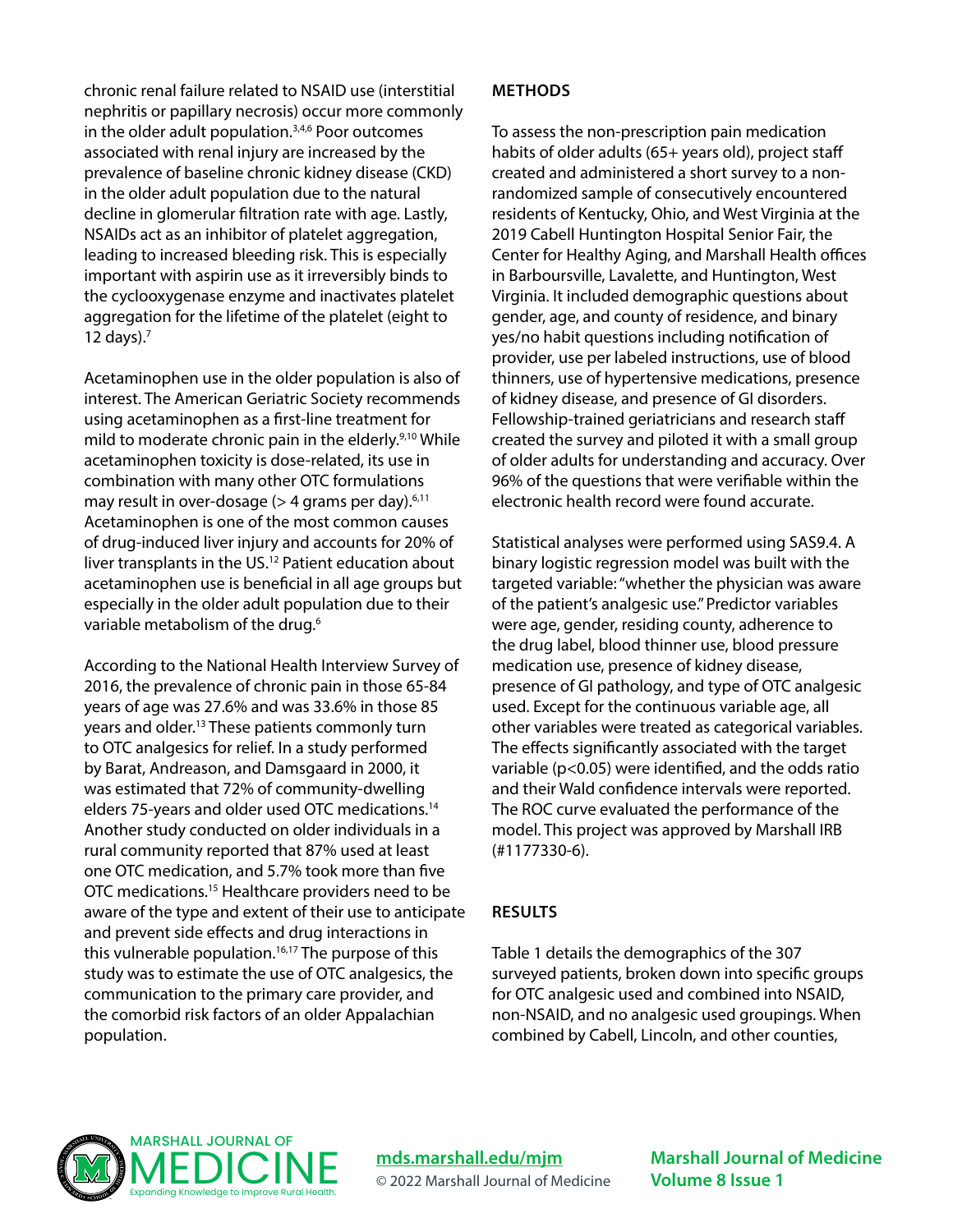|           |                | Total  | Acetaminophen | Aspirin          | Herbal         |        | Ibuprofen Naprosyn | Topical        | None   |                         | NSAID <sub>s</sub> Not NSAID |          |          |
|-----------|----------------|--------|---------------|------------------|----------------|--------|--------------------|----------------|--------|-------------------------|------------------------------|----------|----------|
| Number    |                | 307    | 119           | 17               | 5              | 72     | 41                 | 11             | 42     | 130                     | 135                          |          |          |
|           |                |        | 38.26%        | 5.47%            | 1.61%          | 23.15% | 13.18%             | 3.54%          | 13.68% | 42.35%                  | 43.97%                       | Chi Sq   | P Value  |
| Age (yrs) |                | 79.7   | 77.2          | 81.9             | 74.0           | 75.7   | 77.8               | 78.9           | 80.5   | 79.3                    | 79.7                         | 0.6888^  | 0.4066   |
| Gender    | Female         | 178    | 81            | 8                | 4              | 37     | 27                 | 9              | 12     | 72                      | 94                           |          |          |
|           | Male           | 129    | 38            | 9                |                | 35     | 14                 | $\overline{2}$ | 30     | 58                      | 41                           |          |          |
|           |                | 57.98% | 68.07%        | 47.06%           | 80.00%         | 51.39% | 65.85%             | 81.82%         | 28.57% | 55.38%                  | 69.63%                       | 22.7891* | 0.000011 |
| County    | Carter, KY     |        | o             | 0                | $\bf{0}$       | 2      | 0                  | 0              | 0      | 2                       | $\bf{0}$                     |          |          |
|           | Lawrence, KY   | 3      |               | 0                | 0              | 0      | 0                  | 0              | 0      | 0                       | 3                            |          |          |
|           | Chesapeake, OH |        | 0             | 0                | 0              | 0      |                    | 0              | 0      |                         | 0                            |          |          |
|           | Boone, WV      | ٩      | 0             | 0                | 0              | 2      |                    | 0              | 0      | 3                       | 0                            |          |          |
|           | Cabell, WV     | 124    | 49            | 3                | $\overline{2}$ | 24     | 17                 | 6              | 21     | 46                      | 57                           |          |          |
|           | Kanawha, WV    | 4      |               | 0                |                | 0      | 0                  | 0              | 0      | 0                       | 4                            |          |          |
|           | Lincoln, WV    | 143    | 54            | 9                | 2              | 39     | $_{21}$            | 2              | 15     | 70                      | 58                           |          |          |
|           | Mason, WV      | 4      |               | $\mathbf 2$      | 0              | 0      | 0                  | 0              |        | $\overline{\mathbf{2}}$ |                              |          |          |
|           | Putnam, WV     | 8      | $\mathcal{D}$ |                  | 0              |        | 0                  | 0              | 4      | $\overline{\mathbf{2}}$ | 2                            |          |          |
|           | Wayne, WV      | 18     |               | $\boldsymbol{2}$ | 0              | 3      |                    | 3              |        | 6                       | 11                           |          |          |
|           | Wyoming, WV    |        | 0             | 0                | 0              |        | 0                  | 0              | 0      |                         | 0                            | $5.062*$ | 0.280994 |

Demographics of Studied Appalachain Seniors

**TABLE 1:** Demographics of the 307 senior patients surveyed is the numerator on the top.

\* calculated by simple T-Table Test.

^calculated by logistic regression.

combined groupings are similar for age (chi-square 0.6888; p-value 0.4066) and county (chi-square 5.062; p-value 0.2810). Differences were seen for gender (chi-square 22.7891; p-value 0.000011), with women most likely to use OTC analgesia, specifically non-NSAIDs, and least likely to reply "none" to the OTC analgesic question.

Groupings of no medications, NSAIDs, and no NSAIDs differed only in following the prescribing label (chi-square 64.6961; p-value < 0.00001). There were no differences in comorbidities between the groups (Table 2).

Independent factors affecting the likelihood of the patient informing their physician about their OTC analgesic use are located in Figure 1. Independent factors associated with an increased chance of disclosing the medication included following the labeled instructions ( $OR = 0.195$ ,  $CI = 0.094 - 0.406$ ) and anticoagulant use (OR =  $0.420$ , CI =  $0.212 - 0.824$ ). Variables associated with a decreased chance of disclosing OTC analgesic use to their provider are living outside Cabell County ( $OR = 2.006$ ;  $CI = 1.130$ -3.560), having GI pathology (OR =  $2.103$ ; CI =  $1.166$ -3.794), and use of acetaminophen (OR =  $2.229$ ; CI =

#### 1.251-3.973). The ROC curve was scored as 0.7573.

When the data set for OTC NSAID use was analyzed, negative answers for both the "informing the physician" and "following the label" questions revealed that a startling number of patients with vulnerable comorbidities used unknown amounts of NSAIDs without their physician's knowledge. This was true for patients on blood thinners, with hypertension, with kidney disease, and with GI pathology at levels of 19.2%, 22.4%, 34.8%, and 30.6%, respectively.

#### **DISCUSSION**

NSAIDs, acetaminophen, and herbal or topical analgesics are commonly used OTC medications.12,13 Due to chronic medical problems that require multiple medications, the elderly population is more vulnerable to the dangers of OTC analgesic use. Knowledge of this use in an older Appalachian adult population provides beneficial information for practice improvement. A large population of older adults in central Appalachia was surveyed regarding their use of OTC analgesics and comorbid conditions



**[mds.marshall.edu/mjm](https://mds.marshall.edu/mjm/)** © 2022 Marshall Journal of Medicine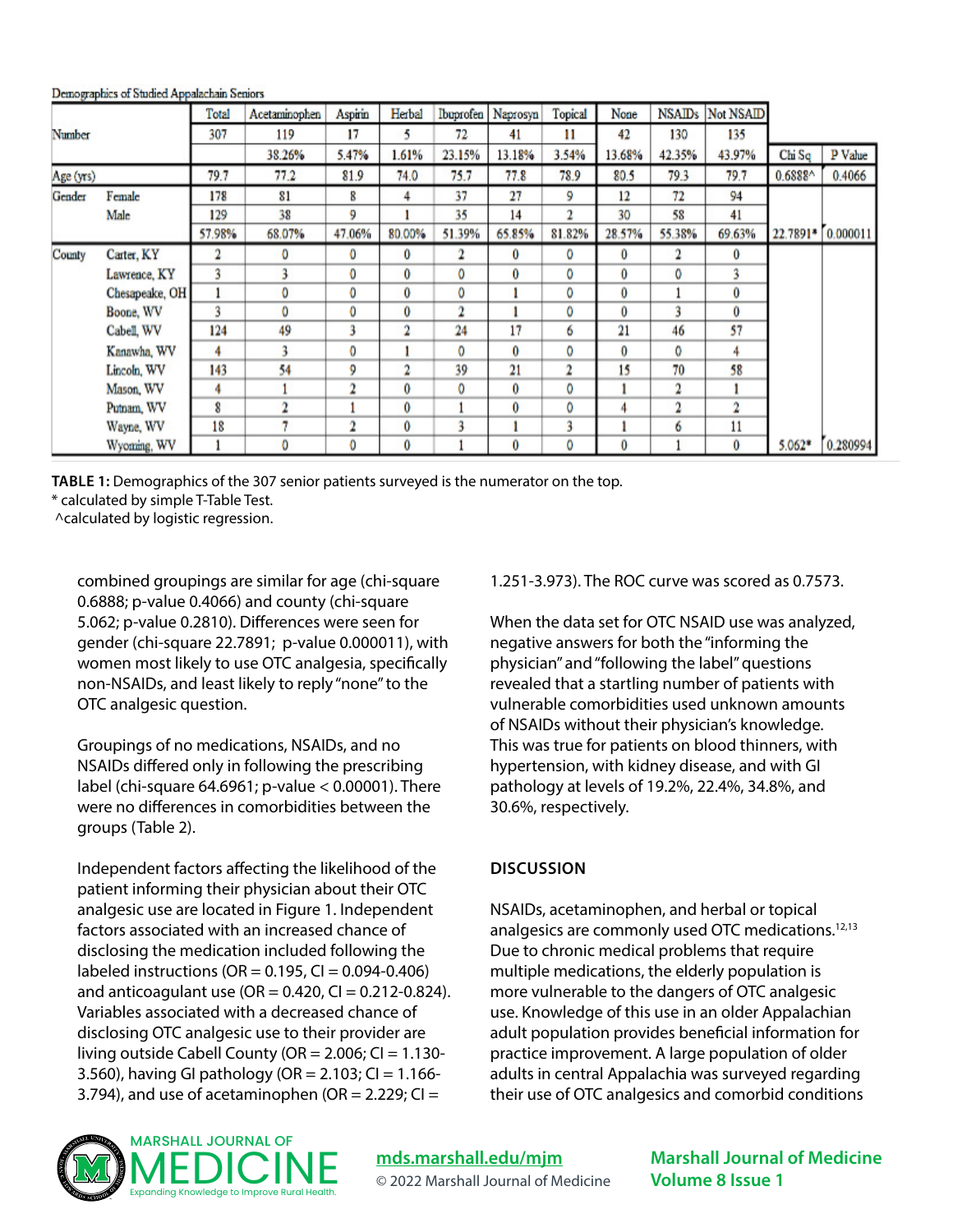|                           | Total | Acetaminophen | <b>Aspirin</b> |   |    | Herbal Ibuprofen Naprosyn Topical |    | None |     | NSAIDs Not NSAII Chi Sq P Value |                   |                             |
|---------------------------|-------|---------------|----------------|---|----|-----------------------------------|----|------|-----|---------------------------------|-------------------|-----------------------------|
| Does Doc Know             |       |               |                |   |    |                                   |    |      |     |                                 |                   |                             |
| No                        | 152   | 77            | 9              |   | 39 | 21                                | 5  | N/A  | 68  | 83                              |                   |                             |
| Yes                       | 113   | 42            | 8              | 4 | 33 | 20                                | 6  | N/A  | 62  | 52                              |                   | 2.2737^ 0.131583            |
| Take as Directed          |       |               |                |   |    |                                   |    |      |     |                                 |                   |                             |
| No                        | 136   | 96            | 7              |   | 17 | 10                                | 5  | N/A  | 34  | 102                             |                   |                             |
| Yes                       | 129   | 23            | 10             | 4 | 55 | 31                                | 6  | N/A  | 96  | 33                              |                   | $64,6961^{\circ}$ < 0.00001 |
| On Blood Thinner          |       |               |                |   |    |                                   |    |      |     |                                 |                   |                             |
| No                        | 240   | 89            | 11             | 3 | 58 | 35                                | 9  | 35   | 104 | 101                             |                   |                             |
| Yes                       | 67    | 30            | 6              | 2 | 14 | 6                                 | 2  | 7    | 26  | 34                              | $1.8022^{\wedge}$ | 0.406119                    |
| Have Hypertension         |       |               |                |   |    |                                   |    |      |     |                                 |                   |                             |
| No                        | 121   | 50            | s              | 2 | 27 | 10                                | 4  | 20   | 45  | 56                              |                   |                             |
| Yes                       | 186   | 69            | 9              | 3 | 45 | 31                                | π  | 22   | 85  | 79                              | 2.6793^           | 0.261932                    |
| Have Kidney Disease.      |       |               |                |   |    |                                   |    |      |     |                                 |                   |                             |
| No                        | 240   | 87            | 16             | 5 | 53 | 38                                | 9  | 32   | 107 | 101                             |                   |                             |
| Yes                       | 67    | 32            |                | 0 | 19 | 3                                 | n, | 10   | 23  | 34                              |                   | 2.2917 0.317949             |
| Have Gl/Esophagus Disease |       |               |                |   |    |                                   |    |      |     |                                 |                   |                             |
| No                        | 198   | 77            | 12             | 4 | 46 | 23                                | 6  | 30   | 81  | 87                              |                   |                             |
| Yes                       | 109   | 42            | 5              |   | 26 | 18                                | 5  | 12   | 49  | 48                              | 1535^             | 0.561716                    |

**TABLE 2:** Habits and co-morbidities of the patients surveyed.

\* does not include patients reporting no OTC analgesic use.

^calculated by logistic regression



**FIGURE 1:** Factors affecting patients' likelihood of disclosing OTC medication use.



**[mds.marshall.edu/mjm](https://mds.marshall.edu/mjm/)** © 2022 Marshall Journal of Medicine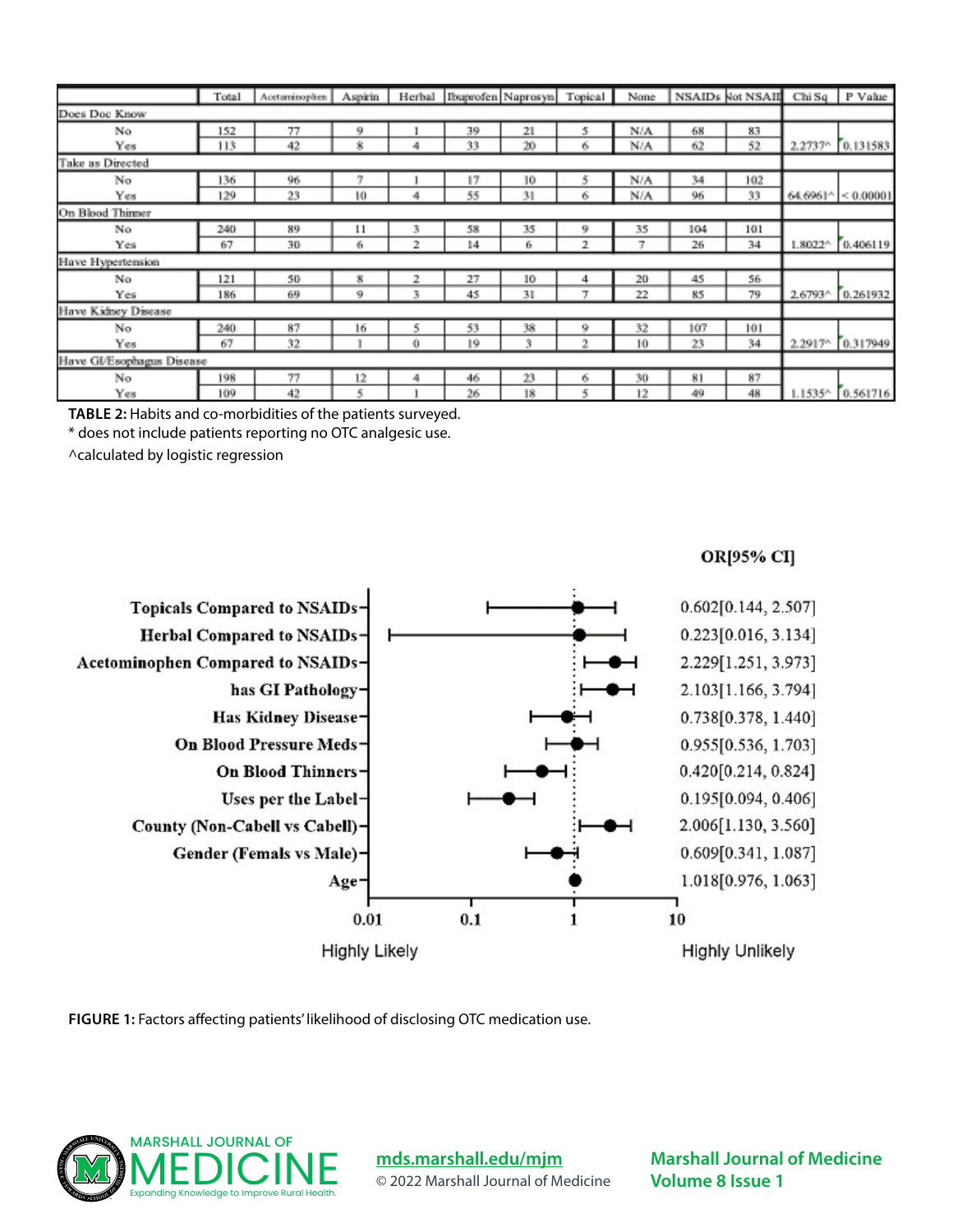to better understand this. Out of 307 participants, 265 (86.3%) reported using OTC analgesics. The prevalence of their use should alert primary care physicians to ask all patients specifically about their OTC analgesic habits. Factors associated with an increased likelihood of informing their providers of OTC medication use were identified. Participants who followed labeled instructions and those on an anticoagulant were more likely to discuss OTC medications with their provider. Factors associated with a decreased likelihood of disclosing OTC medication use were residence outside of Cabell County, having GI pathology, and the use of acetaminophen.

While these correlations are important to note, it is critical to understand the number of participants who take OTC medications with potential side effects related to their vulnerable chronic diseases. A well-known adverse effect of NSAID use is gastrointestinal ulcers, an increased risk for the older adult population.3-7 Our study indicated that 30.6% of participants on NSAIDs with GI issues neither informed their provider about these medications nor followed medication instructions. This is significant for multiple reasons. The first concern is the relationship to the prescribing cascade. As patients begin taking an NSAID regularly or even over the recommended dose in the self-treatment of chronic pain, they can develop gastrointestinal ulcers and GI discomfort related to the NSAID. This leads to the prescription of medication for heartburn, which contributes to the already well-known problem of polypharmacy in our older adult patients. Secondly, nonselective NSAIDs contribute to ulcer formation by inhibiting prostaglandin synthesis and acting as an anti-platelet agent.<sup>7</sup> This combination leads to increased bleeding risk in a vulnerable population.

It is also essential to assess for the use of NSAIDs with a prescribed anticoagulant. These anticoagulants such as warfarin, apixaban, dabigatran, enoxaparin, and heparin are all listed as Category D with recommendations to consider therapy modification due to increased risk of bleeding.<sup>8</sup> Of this patient population, twenty-six admitted to using blood thinner with NSAIDs, and five (19.2%) of those did not inform their provider and did not take them according to instructions (Table 3). Again, by acting as an anti-platelet agent, the risk of

significant bleeding in patients taking prescription anticoagulants is greater. Therefore, it is important to instruct patients on the avoidance of OTC NSAIDs.

Finally, chronic diseases such as CKD and hypertension (HTN) can worsen with the use of NSAIDs.3,4,7 Twenty-three of the participants told by their doctor that they have CKD also took unmonitored NSAIDs. Approximately one-third of those who have CKD and use NSAIDs did not tell their doctor and did not use the medication according to instructions. Eighty-five of the participants have a diagnosis of HTN and use NSAIDs. Approximately one-fifth of those who have HTN and use NSAIDs neither told their doctor about their use nor used the medication according to instructions. NSAIDs should be avoided in CKD, which is more prevalent in the older adult population due to natural decline with age. It is also recommended that NSAIDs be avoided in those with HTN as they can cause an increase in blood pressure.<sup>7</sup> Providers should be vigilant when discussing medication usage in those with CKD and HTN as these adverse events are more likely to lead to irreversible damage in the older adult population.

Based on the information gathered in this older adult Appalachian population, it is clear that OTC use is not always known to providers. OTC medications are not benign treatments in the general population and are even less so in this population. Providers need to review even brief use of OTC medications and ask specifically about OTC medications when providing care to their patients. It may also be beneficial to educate patients with chronic diseases about the safe use of OTC medication so that they have options when mild analgesia occurs.

The primary limitation of this paper is the inability to verify the medical information on the surveys from within the medical record. The impact of this is a potential underestimation of the prevalence of the queried pathologies within the studied population. This underreporting could be further exacerbated by the potential memory issues common in this population. While it appears that unmonitored use of OTC NSAIDs poses potential risks, patients' knowledge of those risks and methods of minimizing them should be better defined by additional research.



**[mds.marshall.edu/mjm](https://mds.marshall.edu/mjm/)** © 2022 Marshall Journal of Medicine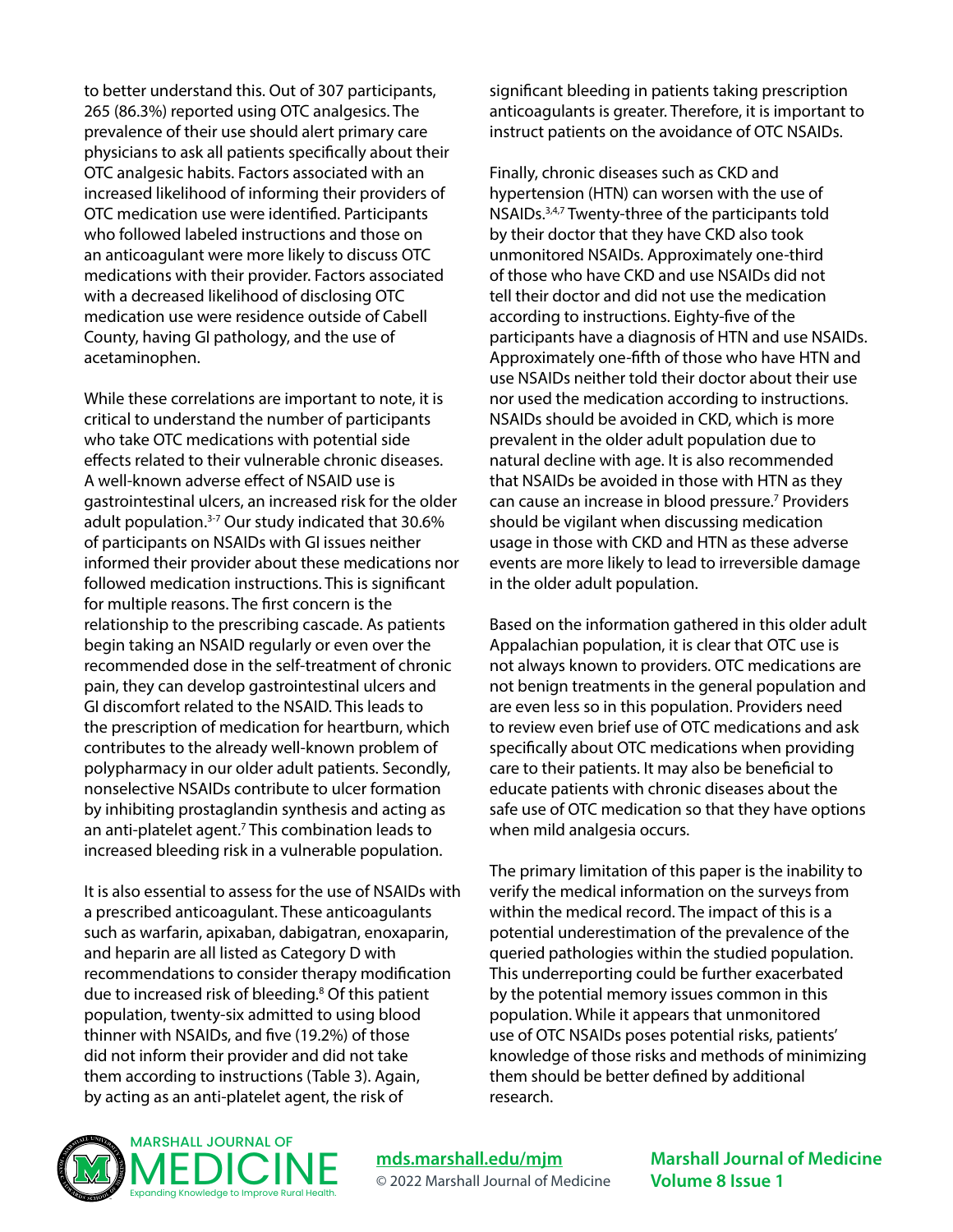As concerning as the NSAID results are, they show that community-dwelling, Appalachian older adults are even less likely to inform their physicians that they are taking acetaminophen. This has its own deleterious potential effects on health. Another avenue for future research would be to conduct a similar population analysis and pair it with medical conditions that acetaminophen impacts.

#### **CONCLUSION**

Most community-dwelling, Appalachian older adults utilize OTC analgesics for their chronic pain. Most of these patients, many of whom have a significant medical comorbidity burden, do not inform their physicians about their use of these medications. This study has identified a sizable percentage of this population with the potentially dangerous triad of unmonitored NSAID use, lack of adherence to OTC NSAID product labeling, and comorbidities adversely affected by NSAIDs. Further efforts need to be explored in order to protect this vulnerable population.

#### **AUTHOR AFFILIATIONS**

1. Department of Family and Community Health, Marshall University Joan C. Edwards School of Medicine, Huntington, West Virginia

#### **REFERENCES**

- 1. Ortman JM, Velkoff VA, Hogan H. An aging nation: The older population in the United States. 2014 [cited 2021 Mar 2]; Available from: https://www. census.gov/library/publications/2014/demo/p25- 1140.html
- 2. Lego B, Christiadi, Deskins J. Population Trends in West Virginia through 2030. 2014 [cited 2021 Mar 2]; Available from: [https://researchrepository.](https://researchrepository.wvu.edu/bureau_be/37/) [wvu.edu/bureau\\_be/37/](https://researchrepository.wvu.edu/bureau_be/37/)
- 3. Harirforoosh S, Asghar W, Jamali F. Adverse effects of nonsteroidal antiinflammatory drugs: an update of gastrointestinal, cardiovascular and renal complications. J Pharm Pharm Sci. 2013;16(5):821–47. PubMed PMID: 24393558.
- 4. Phillips AC, Polisson RP, Simon LS. NSAIDs and

the elderly: Toxicity and economic implications. Drugs Aging. 1997;10(2):119–30. PubMed PMID: 9061269.

- 5. Roumie CL, Griffin MR. Over-the-counter analgesics in older adults: A call for improved labelling and consumer education. Drugs Aging. 2004;21(8):485–98. PubMed PMID: 15182214.
- 6. O'Neil CK, Hanlon JT, Marcum ZA. Adverse effects of analgesics commonly used by older adults with osteoarthritis: focus on non-opioid and opioid analgesics. Am J Geriatr Pharmacother. 2012;10(6):331–42. PubMed PMID: 23036838.
- 7. Risser A, Donovan D, Heintzman J, Page T. NSAID prescribing precautions. Am Fam Physician. 2009;80(12):1371–8. PubMed PMID: 20000300.
- 8. Rochon MD MPH FRCPC P. Drugs & Drug Interaction [Internet]. Uptodate.com. [cited 2021 Mar 2]. Available from: [https://www.uptodate.](https://www.uptodate.com/contents/drug-prescribing-for-older-adults) [com/contents/drug-prescribing-for-older-adults](https://www.uptodate.com/contents/drug-prescribing-for-older-adults)
- 9. Marcum ZA, Duncan NA, Makris UE. Pharmacotherapies in Geriatric Chronic Pain Management. Clin Geriatr Med. 2016;32(4):705– 24. PubMed PMID: 27741965.
- 10. Ali A, Arif AW, Bhan C, Kumar D, Malik MB, Sayyed Z, et al. Managing chronic pain in the elderly: An overview of the recent therapeutic advancements. Cureus. 2018;10(9):e3293. PubMed PMID: 30443463.
- 11. Wolf MS, King J, Jacobson K, Di Francesco L, Bailey SC, Mullen R, et al. Risk of unintentional overdose with non-prescription acetaminophen products. J Gen Intern Med. 2012;27(12):1587–93. PubMed PMID: 22638604.
- 12. Yoon E, Babar A, Choudhary M, Kutner M, Pyrsopoulos N. Acetaminophen-induced hepatotoxicity: A comprehensive update. J Clin Transl Hepatol. 2016;4(2):131–42. PubMed PMID: 27350943.
- 13. Dahlhamer J, Lucas J, Zelaya C, Nahin R, Mackey S, DeBar L, et al. Prevalence of chronic pain and high-impact chronic pain among adults - United States, 2016. MMWR Morb Mortal Wkly Rep. 2018;67(36):1001–6. PubMed PMID: 30212442.
- 14. Barat I, Andreasen F, Damsgaard EM. The consumption of drugs by 75-year-old individuals living in their own homes. Eur J Clin Pharmacol. 2000;56(6–7):501–9. PubMed PMID: 11049014.
- 15. Stoehr GP, Ganguli M, Seaberg EC, Echement DA, Belle S. Over-the-counter medication use in an older rural community: the MoVIES Project. J Am



**[mds.marshall.edu/mjm](https://mds.marshall.edu/mjm/)** © 2022 Marshall Journal of Medicine